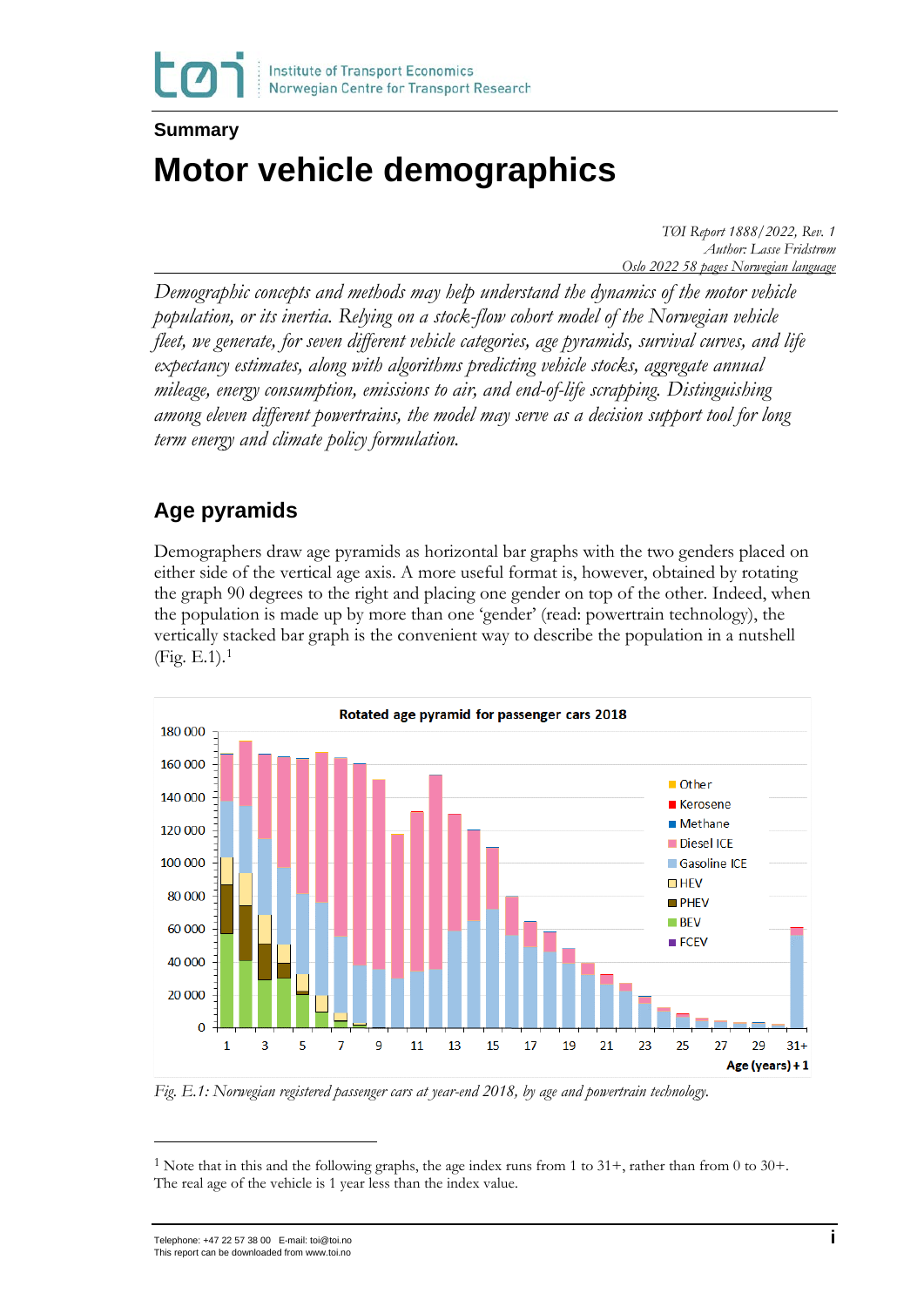In the BIG stock-flow cohort model of the Norwegian vehicle fleet (Fridstrøm 2017a), the following 11 powertrain technologies are specified:

- a. gasoline internal combustion engine (ICE),
- b. diesel ICE,
- c. battery electric vehicle (BEV),
- d. plug-in hybrid electric vehicle (PHEV) with gasoline ICE,
- e. PHEV with diesel ICE,
- f. non-plug-in hybrid electric vehicle (HEV) with gasoline ICE,
- g. HEV with diesel ICE,
- h. hydrogen fuel cell electric vehicle (FCEV)
- i. biogas (methane) ICE
- j. kerosene ICE
- k. other

In Fig. E.1, gasoline and diesel hybrids have been grouped together.

### **Survival curves and life expectancy**

In Figs. E.2 and E.3 we exhibit *net flow intensities*, defined as the relative change, from one year to the next, in the stock of vehicles of a given cohort, weight class and powertrain. The intensities have been calculated from data extracted from the Norwegian motor vehicle register for the years 2012 through 2018 – see Fridstrøm (2017a) for a detailed mathematical description.

One notes that for passenger cars and light commercial vehicles (LCVs), there is a biennial cyclical pattern of attrition among vehicles above a certain age  $-10$  years for LCVs, 16 years for passenger cars. More cars are scrapped or deregistered during years of EU mandated periodic vehicle inspection (year 4, 6, 8, … and so on).



*Fig. E.2: Mean net flow intensities 2012*–*2018 for certain diesel ICE passenger cars, by age and curb weight.*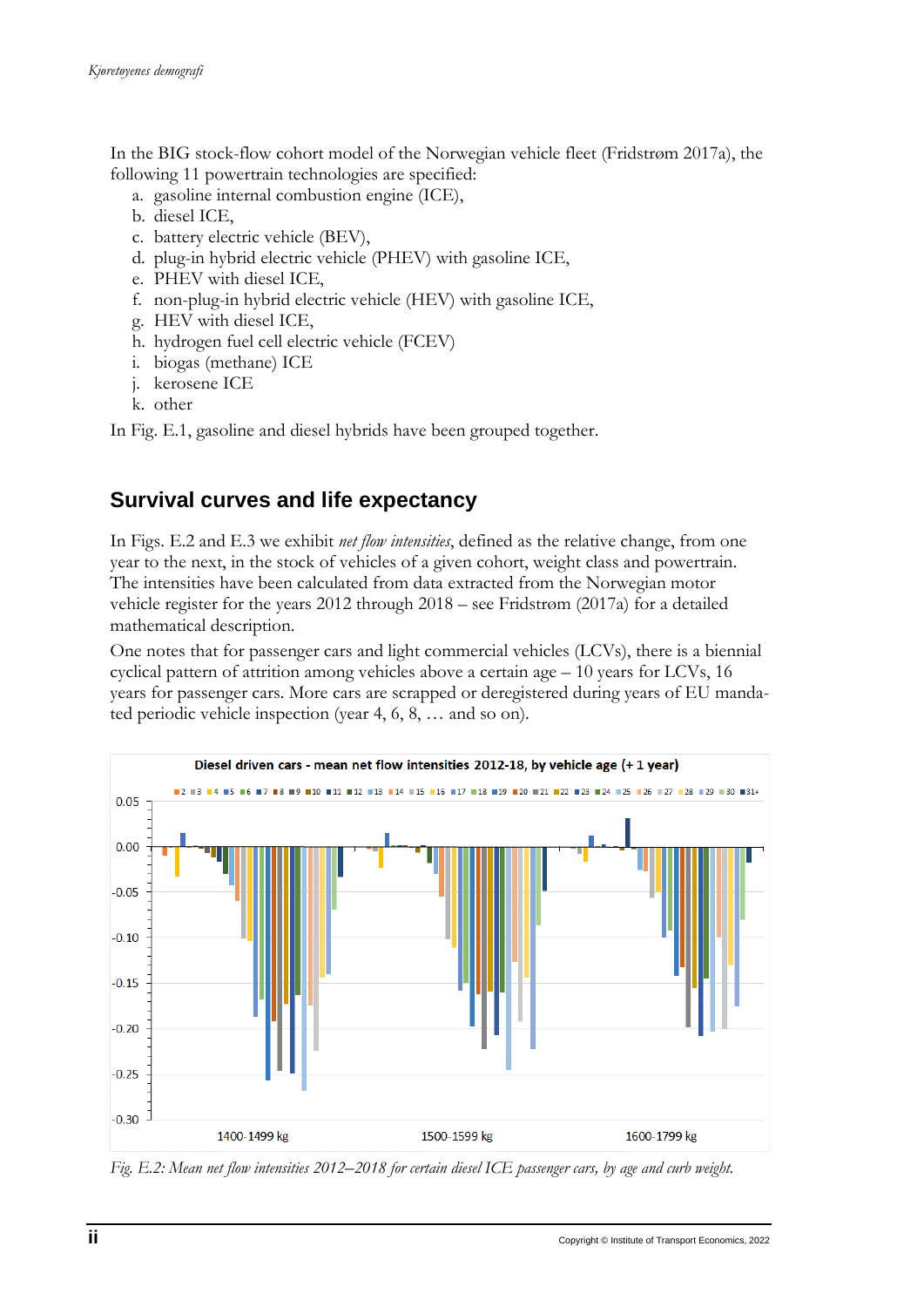No such pattern is visible among heavy duty trucks (Fig. E.3). These are inspected every year.



*Fig. E.3: Mean net flow intensities 2012*–*2018 for certain diesel ICE freight vehicles, by age and maximal road train weight (metric tons).*

*Transition rates*, given by one plus the net flow intensity, express how the respective cohorts of vehicles within each segment grow or shrink from one year to the next. By compounding the transition rates through the years, one can derive '*survival curves*'. Examples are shown in Figs. E.4 through E.8.

One notes from Fig. E.4 that just about half of all small passenger cars with a diesel ICE survive until their 17<sup>th</sup> year in Norway. The same applies to gasoline cars below 1300 kg. Small BEVs have considerably shorter lives. After 7 to 10 years, most of them are gone.



*Fig. E.4: Survival curves for small passenger cars, by powertrain and curb weight.*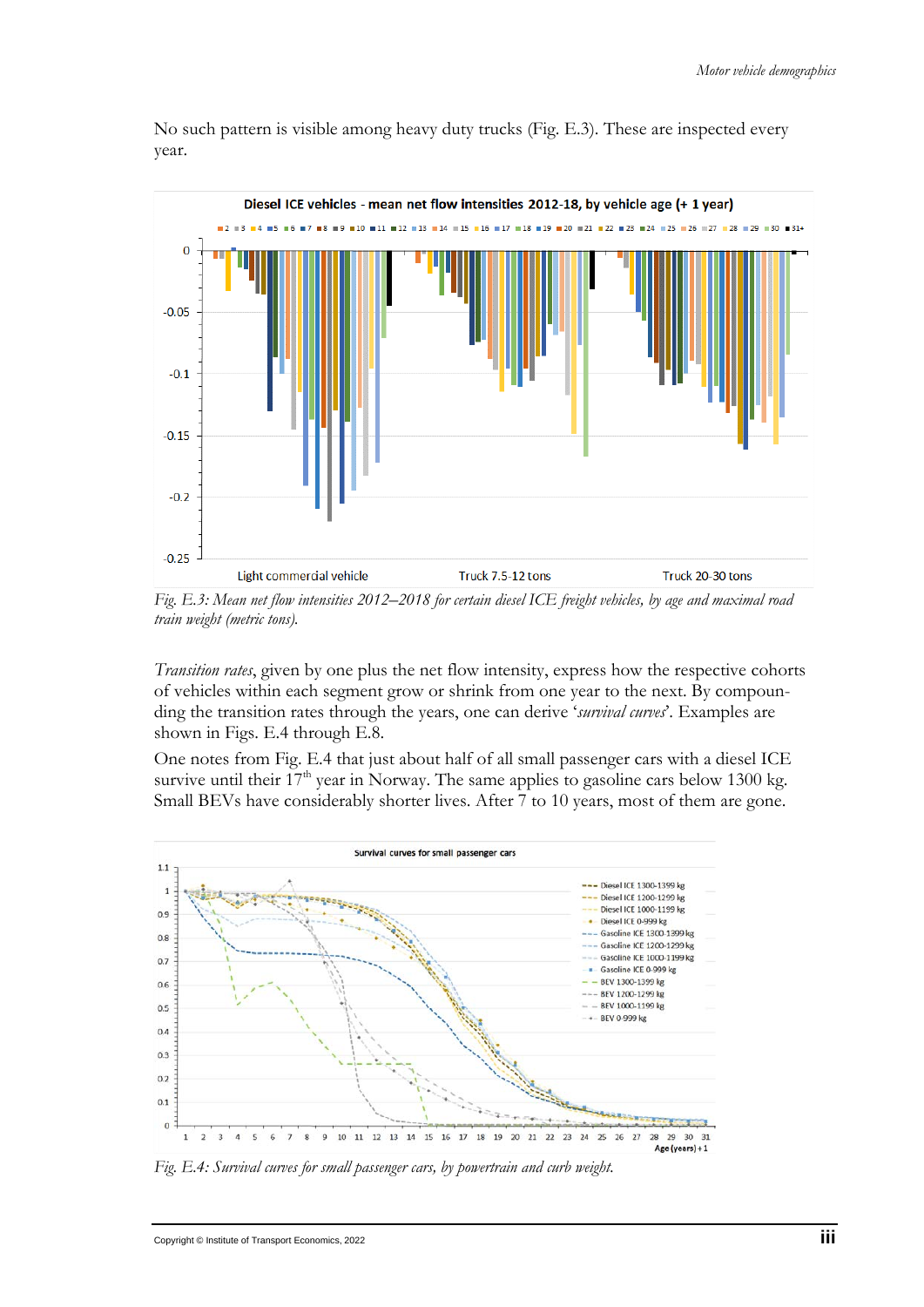

*Fig. E.5: Survival curves for medium sized passenger cars, by powertrain and curb weight.*

Medium sized automobiles roam the roads until their  $17<sup>th</sup>$  to  $19<sup>th</sup>$  year before half of them have succumbed (Fig. E.5). So far, BEVs of this size do not stand out against ICE cars in terms of survival. But our empirical data do not allow us to extend the BEV survival curves beyond 5 to 8 years of age.

Since our net flow intensity is a sum of positive and negative gross flows due to scrapping, de- or reregistration, or second hand import or export, 'survival' is to be understood as 'survival with Norwegian license plates'. In some cases, when a cohort is augmented through second hand import, 'survival' from one year to the next may exceed 100 percent. Indeed, in Fig. E.4 we note that the smallest type of BEVs are more numerous at age 6 than one year before. This is due to second hand import.

The larger diesel driven passenger cars, above 1800 kg curb weight, commonly become more numerous as they age. During their first ten years, the increase in number is due to second hand import, spurred by the age-graduated 'discount' granted on the Norwegian one-off automobile registration tax (Fig. E.6).



*Fig. E.6: 'Survival' curves for large passenger cars, by powertrain and curb weight.*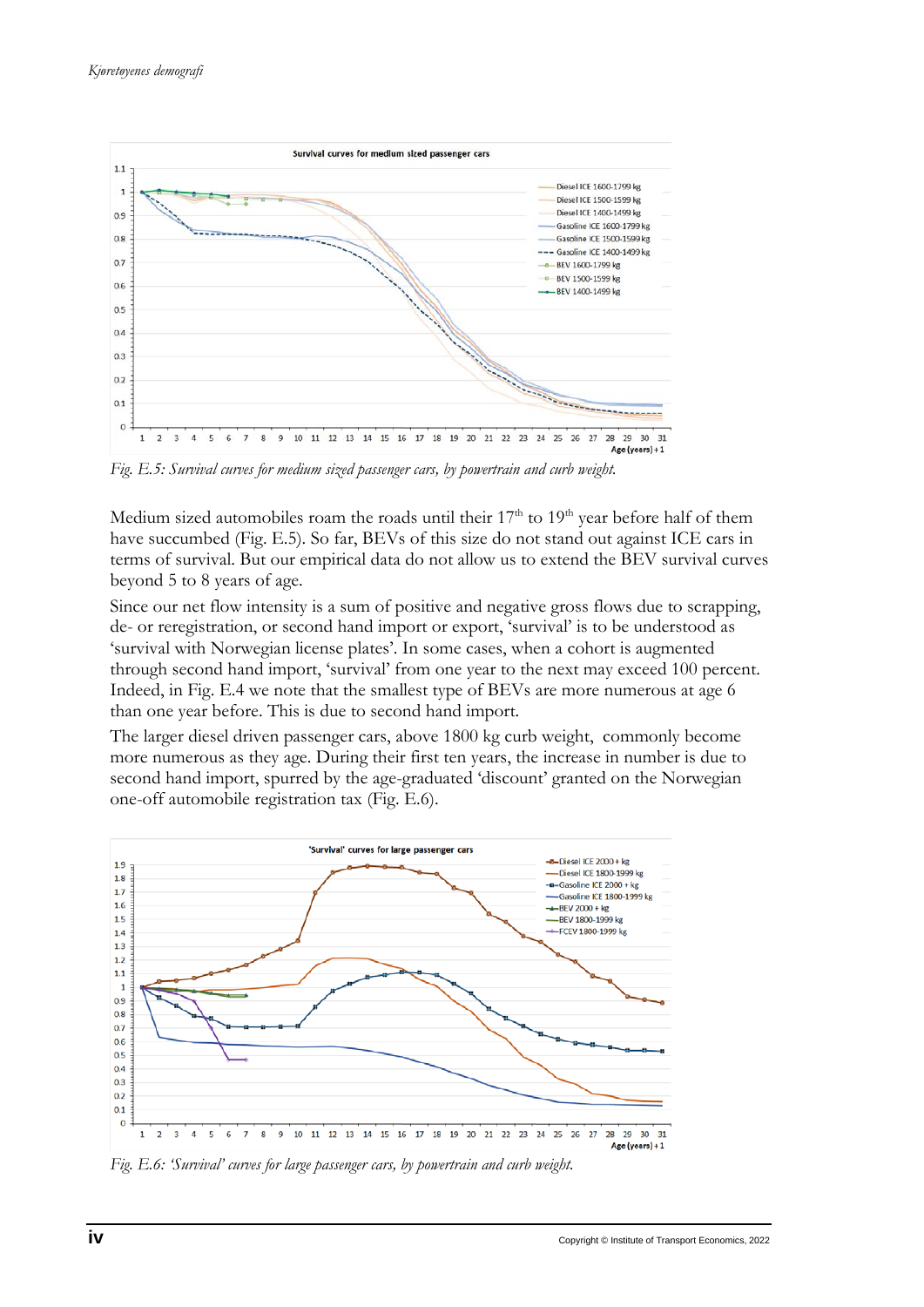A spike in the 'survival' curve is seen after age 10, due to the fact that at this age, light commercial vehicles (LCVs, or vans) can be retrofitted as passenger cars without giving rise to any extra registration tax. Thus, in their  $15<sup>th</sup>$  year, Norwegian registered diesel cars heavier than 2000 kg are almost 90 percent more numerous than they were as new.

Survival curves for light and heavy duty commercial vehicles are shown in Figs. E.7 and E.8. Trailer tractors exhibit much steeper curves than do ordinary truck and vans. Half of the tractors are scrapped or sold second hand abroad before they reach 7–8 years of age.



*Fig. E.7: Survival curves for LCVs and heavy duty trucks, by maximal road train weight (metric tons).*



*Fig. E.8: Survival curves for heavy duty trailer tractors, by maximal road train weight (metric tons).*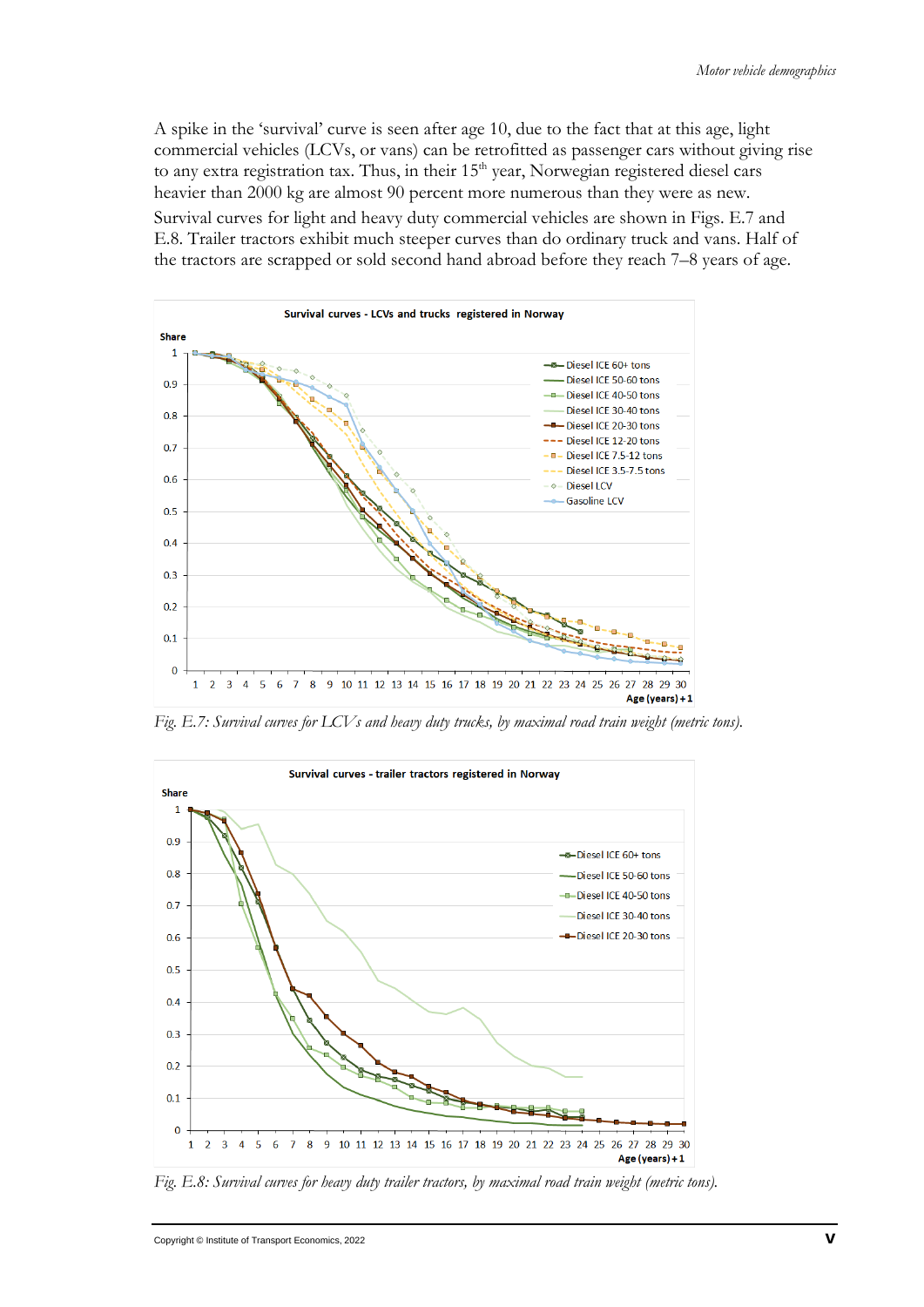Given the cumulative transition rates (survival rates), it is matter of simple algebra to compute the vehicles' domestic life expectancy. We estimate it at around 16 years for gasoline cars, 18 years for diesel cars, 13 years for trucks and LCVs, 8 years for trailer tractors, 11 years for buses, and 31 years for diesel driven recreational vehicles.

## **Second hand import of battery electric vehicles**

Contrary to common belief, the record fast market uptake of battery electric vehicles (BEVs) in Norway (Fig. E.1) is due to taxation rather than subsidization. ICE passenger cars and their fuel and road use are taxed at a rate corresponding to a carbon price of at least  $\epsilon$  1370 per ton of CO<sub>2</sub>, before taking account of the roughly 15 percent biofuel blendin (Fridstrøm 2021a). But no cash subsidies are being paid out to BEV buyers in Norway. Such subsidies (or tax credits) have, however, been common practice in many other countries, among them Germany, Sweden, South Korea, and the USA. These subsidies give rise to a business opportunity [\(Amiot 2013,](https://www.lesechos.fr/2013/09/quand-letat-francais-subventionne-les-voitures-electriques-en-norvege-344059) [Doyle 2019\)](https://www.reuters.com/article/us-autos-norway-insight/from-california-to-oslo-foreign-subsidies-fuel-norways-e-car-boom-for-now-idUSKCN1R20HN?feedType=RSS&feedName=technologyNews&utm_source=feedburner&utm_medium=feed&utm_campaign=Feed%3A+reuters%2FtechnologyNews+%28Reuters+Technology+News%29). A clever businessman buys a BEV, cashes in the subsidy, and subsequently exports the car to a country without cash subsidies, where the market price is higher.

One such country is Norway. Figures from the foreign trade statistics reveal that 42 103 BEVs have been imported second hand to Norway from 2017 through 2021, most of them from Germany, many also from Sweden, South Korea and the USA (Fig. E.9). Taxpayers in these countries appear to have helped electrify the Norwegian automobile fleet. The second hand import has added around 13 percent to the total number of BEVs registered in Norway during 2017 through 2021.



*Fig. E.9: Annual import of second hand battery electric passenger cars to Norway 2017–2021, by exporting country. Source: Norwegian foreign trade statistics.* 

## **Emissions to air**

The BIG stock-flow projection model provides information on the delay between innovation and penetration (Fridstrøm 2017a), i.e. on the time it takes before new technology affecting the *flow* of new vehicles has penetrated similarly into the *stock*. In Fig. E.10, we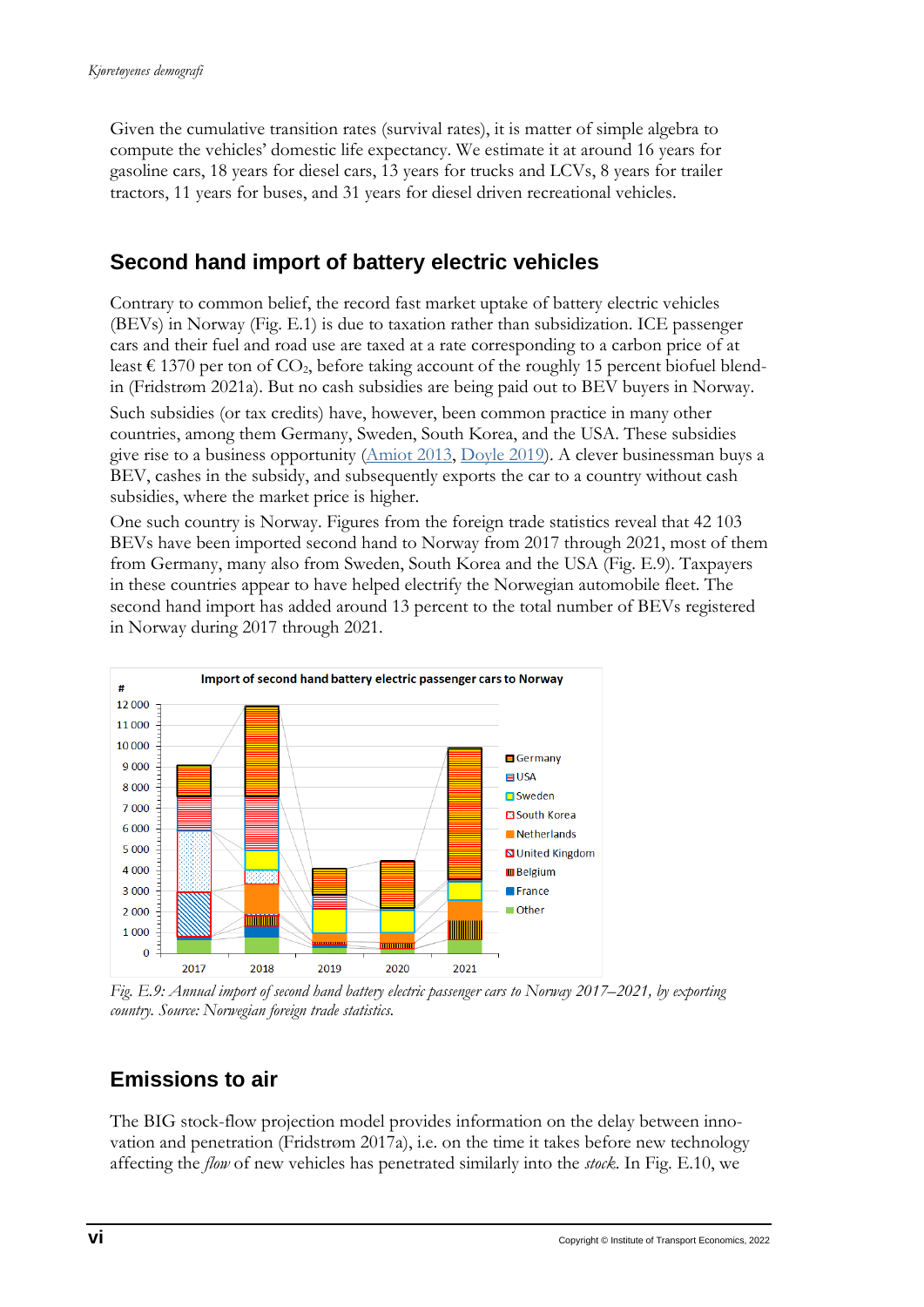show the share of BEVs and FCEVs among *new* or *existing* passenger cars, LCVs and heavy duty freight vehicles, i.e. in the flows and stocks of these vehicles.



*Fig. E.10: Observed and projected share of zero emission technology in vehicle flows and stocks 2010–2040, by vehicle class. Source: Fridstrøm mfl. (2022).*

The solid lines in Figure E.10 represent the zero emission vehicle share of the *stock* of vehicles at the end of each year. The lag between new vehicle market uptake and the penetration into the stock can be read off as the horizontal distance between the two identically colored lines. At the 50 percent penetration level, the lag, as computed under this particular projection, is seen to be 9 years for passenger cars, 6 years for LCVs and 8 years for trucks (including trailer tractors). At the 90 percent penetration level, the lag is at least 15 years for all vehicle categories. The vehicle fleet is an inert matter.



*Figure E.11: Observed and projected mean CO2 emission rates of new and existing vehicles 2015*–*2040.*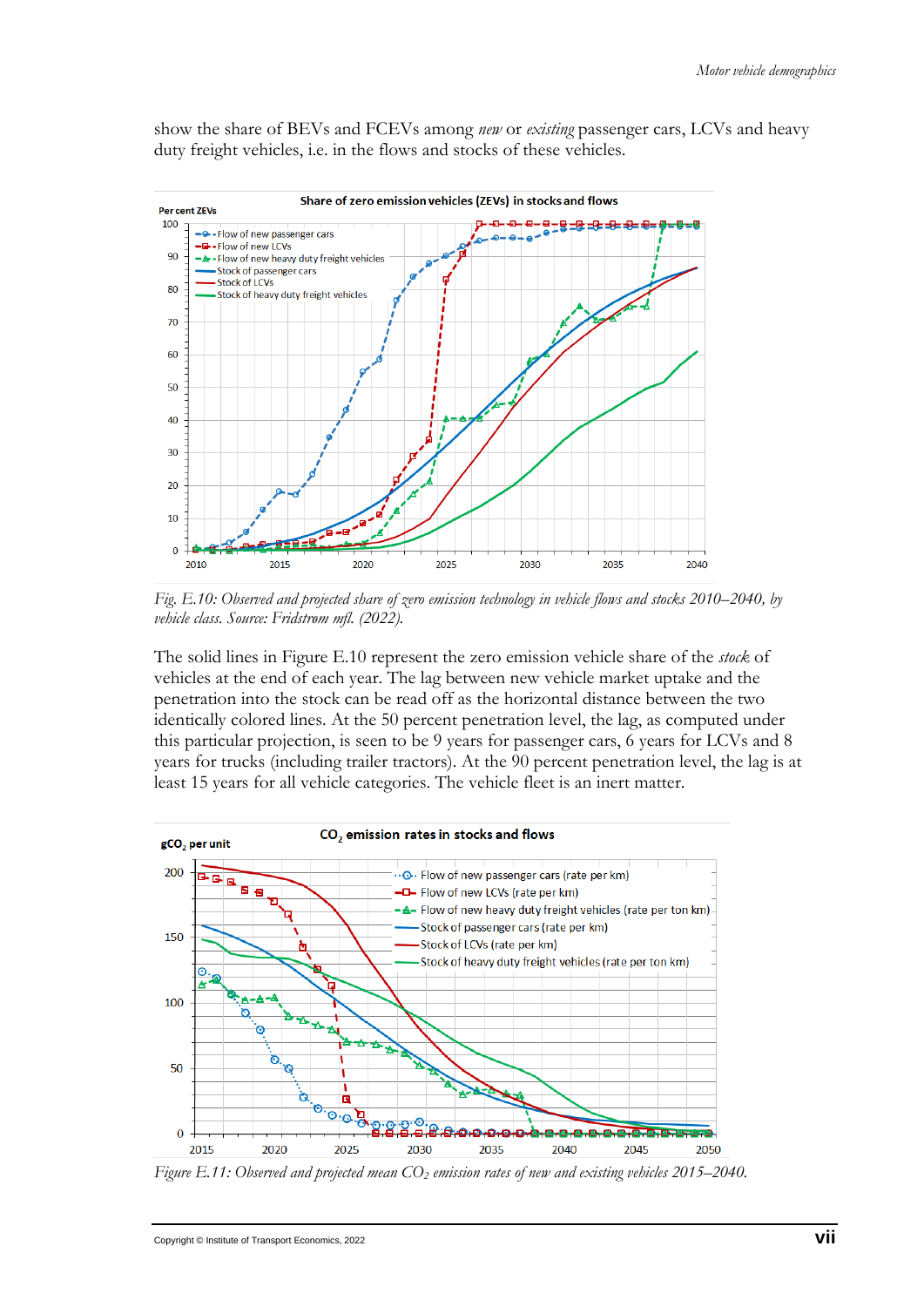Similarly, in Fig. E.11, we exhibit mean  $CO<sub>2</sub>$  emission rates characterizing the flows and stocks of vehicles, respectively. These rates are fast coming down, but not so fast for the stock of vehicles as for the flow of new ones. We observe a time lag of up to 15 years. The motor vehicles' emissions to air also comprise local pollutants, such as nitrogen oxide  $(NO_X)$  and exhaust particulate matter (PM). In Norway,  $NO_X$  emissions on the road are down 53 percent between 1990 and 2020. Between 2015 and 2020 the cut is 32 percent, according to official statistics. Model projections show that  $NO<sub>x</sub>$  emissions will continue to drop toward 2040 (Fig. E.12).



*Fig. E.12: NOX emissions in Norwegian road transportation 1990–2040. Observed and model projected values.* 

An even faster emissions cut applies to exhaust particles, shown in Fig. E.13. Between 1990 and 2020 the cut is 73 percent, whether one counts  $PM_{10}$  or  $PM_{2.5}$ . As shown by the graph, almost all the exhaust particles are of the smallest and most toxic kind (PM2.5).



*Fig. E.13: Exhaust emissions of particulate matter (PM10 and PM2.5 ) in Norwegian road transportation 1990– 2040. Observed and model projected values.*